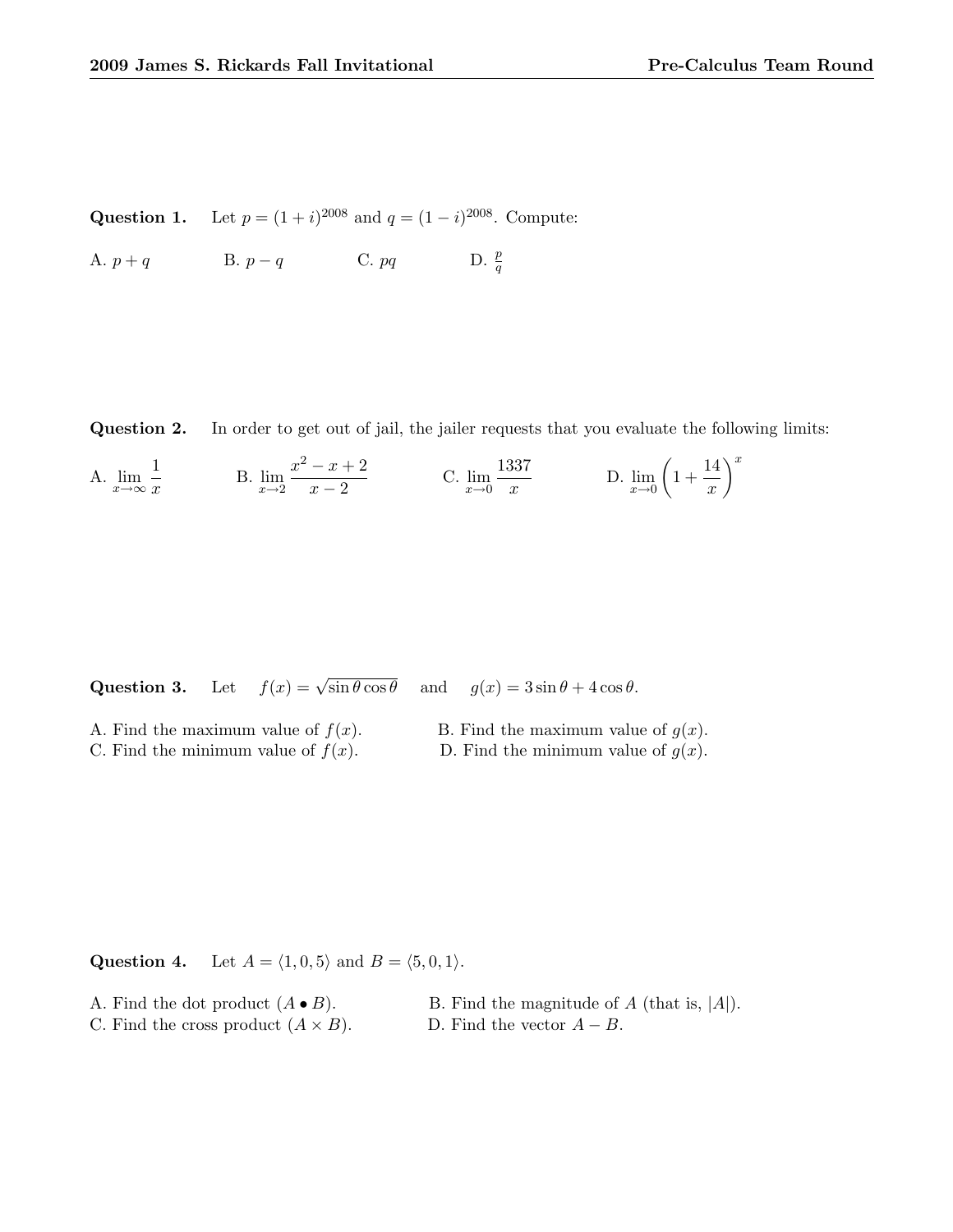Question 5. Evaluate the following trigonometric expressions.

```
A. \sin 30^\circ \cos 30^\circcos 30° B. 3\sin 10^{\circ} - 4\sin^3 10^{\circ} C. sec<sup>2</sup>(\frac{\pi}{4})\left(\frac{\pi}{4}\right) - 1 D. \sqrt{\frac{1 - \cos 30^{\circ}}{1 + \cos 30^{\circ}}}1 + \cos 30^{\circ}
```

|              |           | <b>Question 6.</b> Consider the graph of $y = 5\sin(\pi x - 4) + 3$ . Give the: |                   |
|--------------|-----------|---------------------------------------------------------------------------------|-------------------|
| A. Amplitude | B. Period | C. Horizontal/Phase Shift                                                       | D. Vertical Shift |

Question 7. Let  $f(x) = (1 + 2 + 3 + 4 + \cdots + x)^x$ . Additionally,  $g(x) = f^{-1}(x)$  and  $h(x) = g^{-1}(x)$ . A. Evaluate  $f(1)$ . B. Evaluate  $f(2)$ . C. Evaluate  $\lim_{x \to \infty} f(x)$  D. Evaluate  $h^{-1}(216)$ .

**Question 8.** Find  $x$  in the following equations involving logarithms:

A. 
$$
\frac{1}{\log_{75} x} - \frac{1}{\log_3 x} = 2
$$
 B.  $\ln(e^{5x-1}) = \ln 2$  C.  $x = 6^{\log_6 5} + 3^{\log_{27} 7} - 2^{\log_8 9}$  D.  $\frac{\ln(2^x)}{\ln(5^x)} = \frac{5}{2} \ln(e^5)$